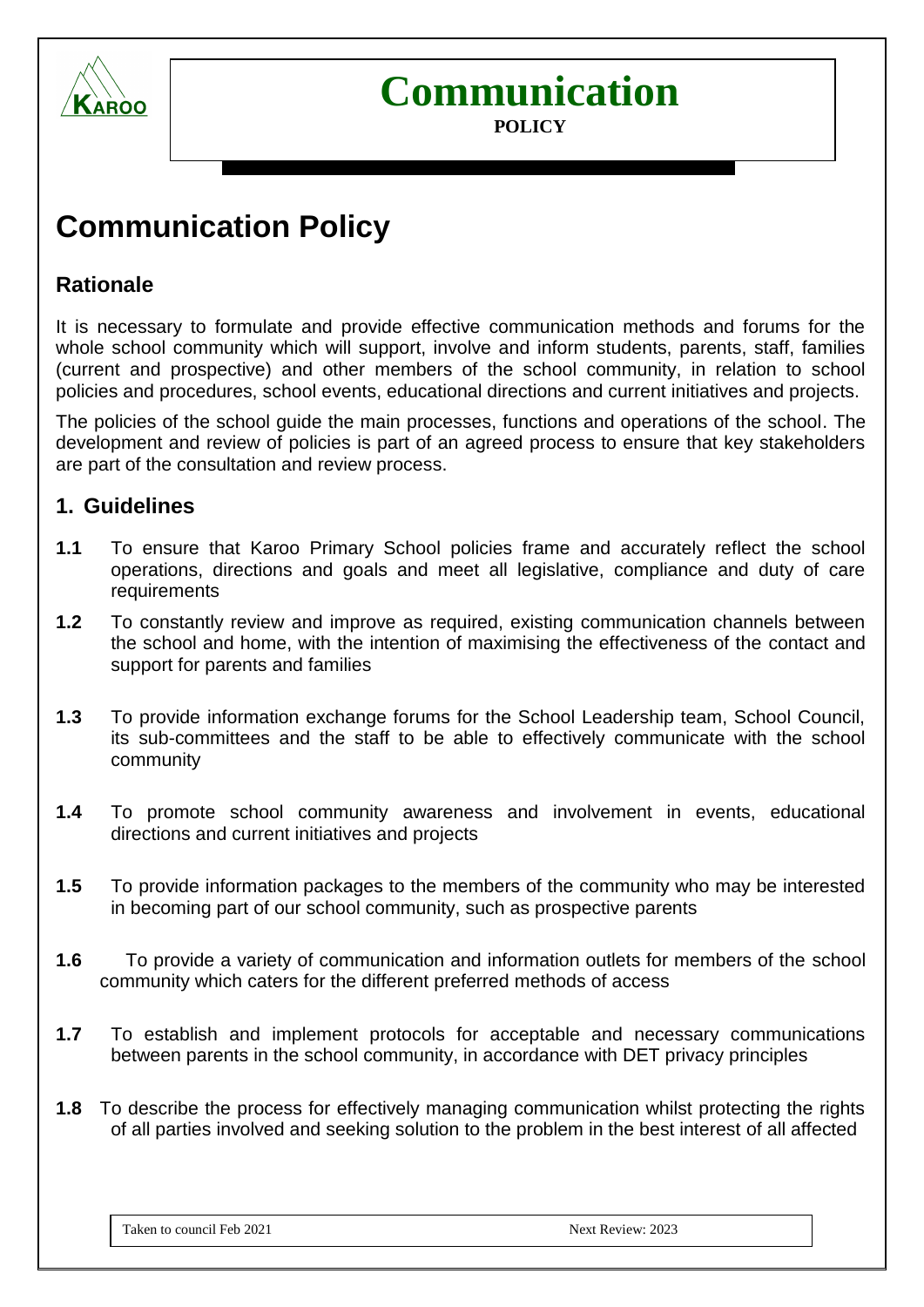- **1.9** To provide a commitment to respond positively to feedback, ensuring parents have the opportunity to contribute to the continued improvement of the school. It is expected all staff will demonstrate a commitment to ensuring the culture of consultation and open dialogue is nurtured at every level of the school.
- **1.10** To address communication needs responsively, openly and in a timely manner to

 increase levels of parent satisfaction and to maintain harmonious relations in the wider community

**1.11** To commit to positive, proactive communication between staff, students, parents and

 the broader school community, for communication in all domains is critical to the wellbeing of the school community as a whole.

#### **2. Implementation**

#### **2.1 School Policies and Procedures**

- **2.1.1** The policies describe the rationale, aims and implementations of the operations and directions of the school as a whole
- **2.1.2** The process of considering school policies will be managed by the Principal/nominee and will be a continuous cycle, and will use a transparent and consultative process
- **2.1.3** New policies will be added and modified to reflect the growth and evolution of the school and new programs
- **2.1.4** All policies will use the school policy layout, meet legislative and compliance requirements, and have a designated review period
- **2.1.5** When developing a new policy, the Principal/nominee will consult with appropriate personnel in order to draft the initial policy statement. The draft policy may be circulated for comment to the appropriate committee/s, to staff members, to parents, to students before ratification by School Council
- **2.1.6** Policies will be developed taking into account Department of Education and Training policies, memos and circulars relating to a particular policy area
- **2.1.7** A database of policies and a review schedule to provide a timeline for reviews either annually or on a three-year basis is to be maintained
- **2.1.8** When reviewing an existing school policy as per the review cycle, the Principal/nominee will consult with staff and the appropriate Committee/s, and present the policy to School Council for ratification
- **2.1.9** Changes as a result of policy developments and / or reviews will be widely advised to students, staff and parents
- **2.1.10** Staff will be given opportunity to provide input into the policy development or review process
- **2.1.11** The focus of all school policies must remain the needs of students and school operations
- **2.1.12** Any concerns relating to the structure of the school should be directed to the Principal or School Council president
- **2.1.13** Relevant policies will also be loaded onto the Admin drive on the school's server and the school website for community observation and comment.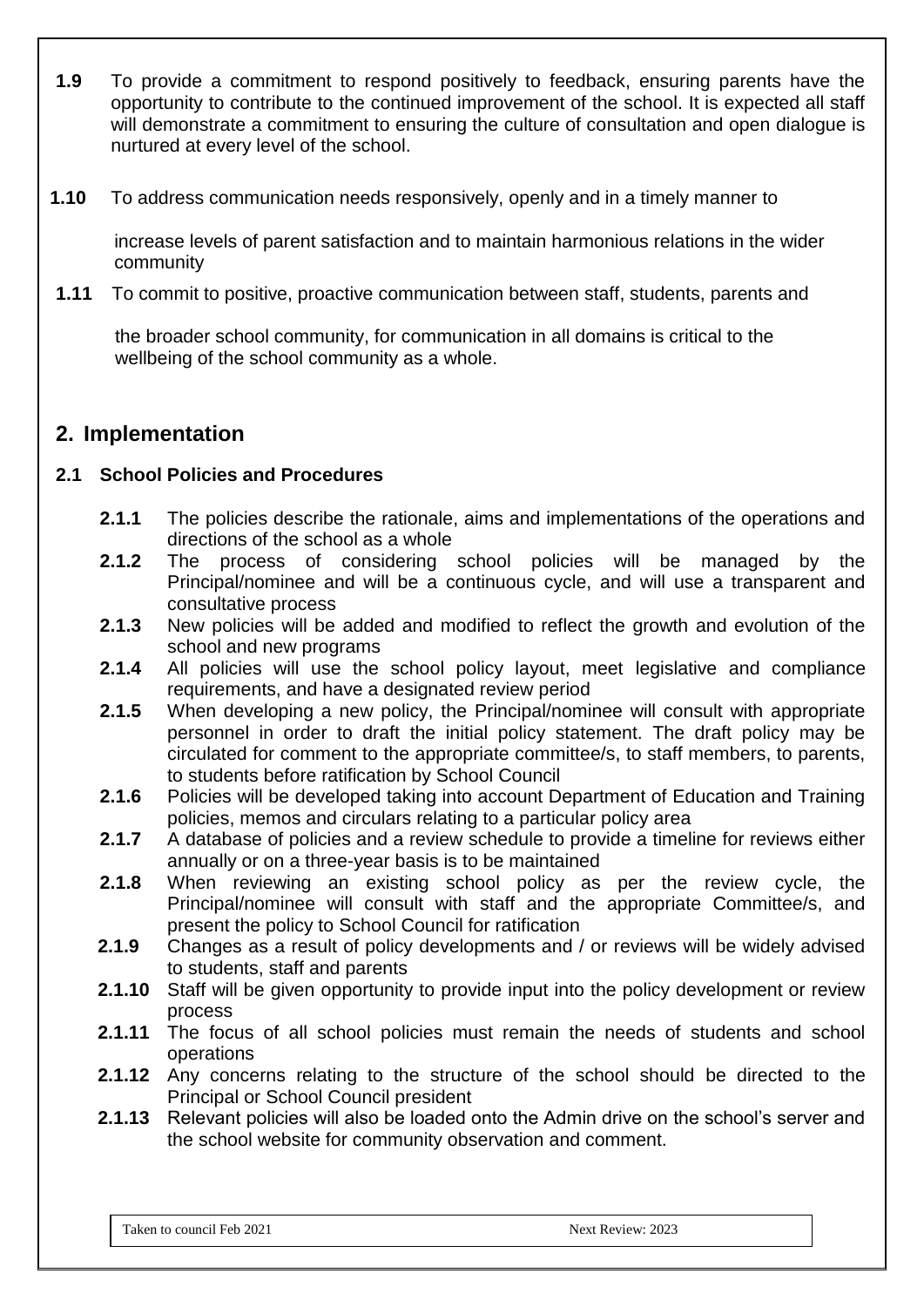#### **2.2 Communication**

- **2.2.1** Parents will receive a fortnightly school newsletter which will present information regarding school events, educational directions and current initiatives and projects, to maximise and encourage school community awareness of and involvement in these aspects. This school newsletter will be made available to each family via Compass
- **2.2.2** The school newsletter is the most essential communication link between the school and the wider community. It is imperative that the newsletter is accurate, informative and contains information that will mutually benefit both school and community members
- **2.2.3** The Principal and Assistant Principal will be responsible for the content and overseeing the editing and publication of the fortnightly school newsletter
- **2.2.4** The website coordinator will regularly update the school website information and will be provided with current and necessary information from staff and the School Council, so as to amend and present relevant and current information on the school website
- **2.2.5** The school website will be used to highlight and publicise current and forthcoming events such as the school excursions, sporting activities, teaching and learning events and National Literacy and Numeracy Week
- **2.2.6** The school website will be used to digitally present information (in text and image forms) to current and prospective parents presenting relevant information:
- **2.2.7** The school will use available communication forums to promote family involvement and each year will coordinate and publicise a range of student learning and social family events
- **2.2.8** Parents and families will receive a copy of notices via Compass to inform them of events which require their and/or their children's direct involvement, such as sporting events, school concerts and Parent-Teacher Conferences
- **2.2.9** The communication of some information will be best accomplished by direct face to face involvement, such as school tours and parent information sessions
- **2.2.10** Communication can occur in the following ways:
	- Newsletter fortnightly
	- Advertising in the newsletter is at the discretion of the Principal
	- Diaries or Reading logs going home
	- **Telephone**
	- In person
	- Parent-teacher interviews
	- **Email**
	- Written communication (letter)

Taken to council Feb 2021 and the council Feb 2021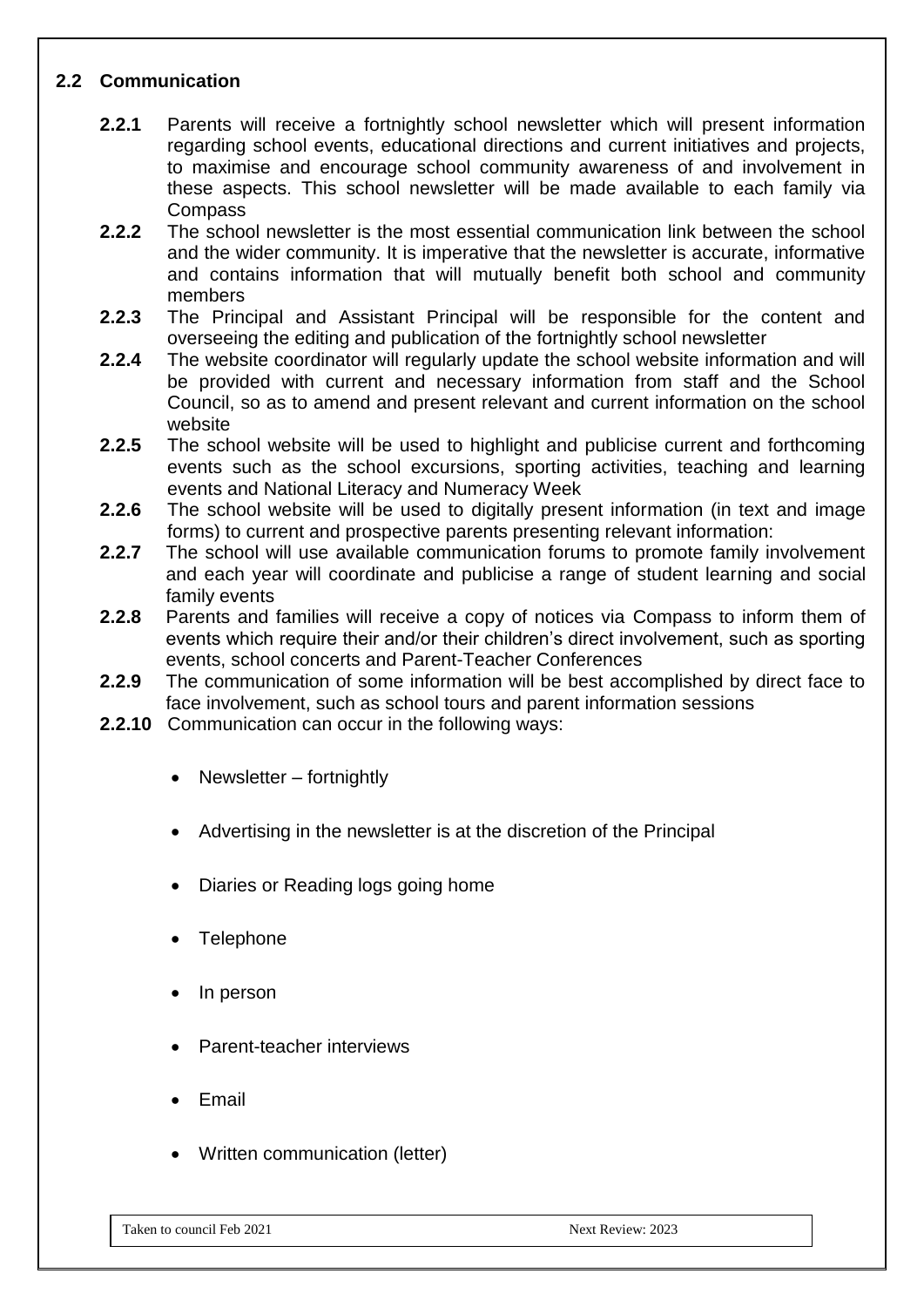- Compass
- Surveys/on-line questionnaires
- Meetings
- **2.2.11** Contact from the media should be directed in the first instance to the Principal. In most cases the School Council President will act as a spokesperson for the school
- **2.2.12** Photo consent forms must be considered when selecting students to be used in media footage
- **2.2.13** Communication from police with regard to student interviews must be directed to the **Principal**
- **2.2.14** Requests from Department of Health and Human Services (child protection) must be directed to the Principal
- **2.2.15** Court subpoenas, requests for information from solicitors, Family Court orders and all other legal documentation and communication must be directed to the Principal
- **2.2.16** The school logo will be used without alteration in all communication and advertising. It will be clearly applied, not obscured, stretched, or otherwise defaced. All outgoing advertising material will be approved by the Principal
- **2.2.17** In all contact with the community, office bearers and staff of the school will represent the school according to the school values
- **2.2.18** Reference to the availability of the School Strategic Plan, Annual Implementation Plan and Annual Report will be advised in the school newsletter and made available to parents/carers and the school community via the school website. Hard copies will be available upon request by parents/carers to teachers, staff, or the Principal
- **2.2.19** Achievement Measures:
	- Evaluate the efficacy of information exchange forums for the School Leadership team, School Council, its sub-committees and the staff and how these mechanisms communicate with members of the school community
	- Analysing school community awareness and involvement in events, educational directions and current initiatives and projects
	- Quantifying and recording the number of prospective parents who have accessed school information and communication packages eg: website access, school tours, enrolment enquiries, kindergarten information exchanges
	- Assessing the extent and assortment of school information access points and formats in terms of whether the school is catering strongly and diversely for the variety of methods by which parents (current and prospective) obtain information
	- Analysing and recording the incidence of and responses to communications between parents which have not been aligned with DET privacy protocols and principles.